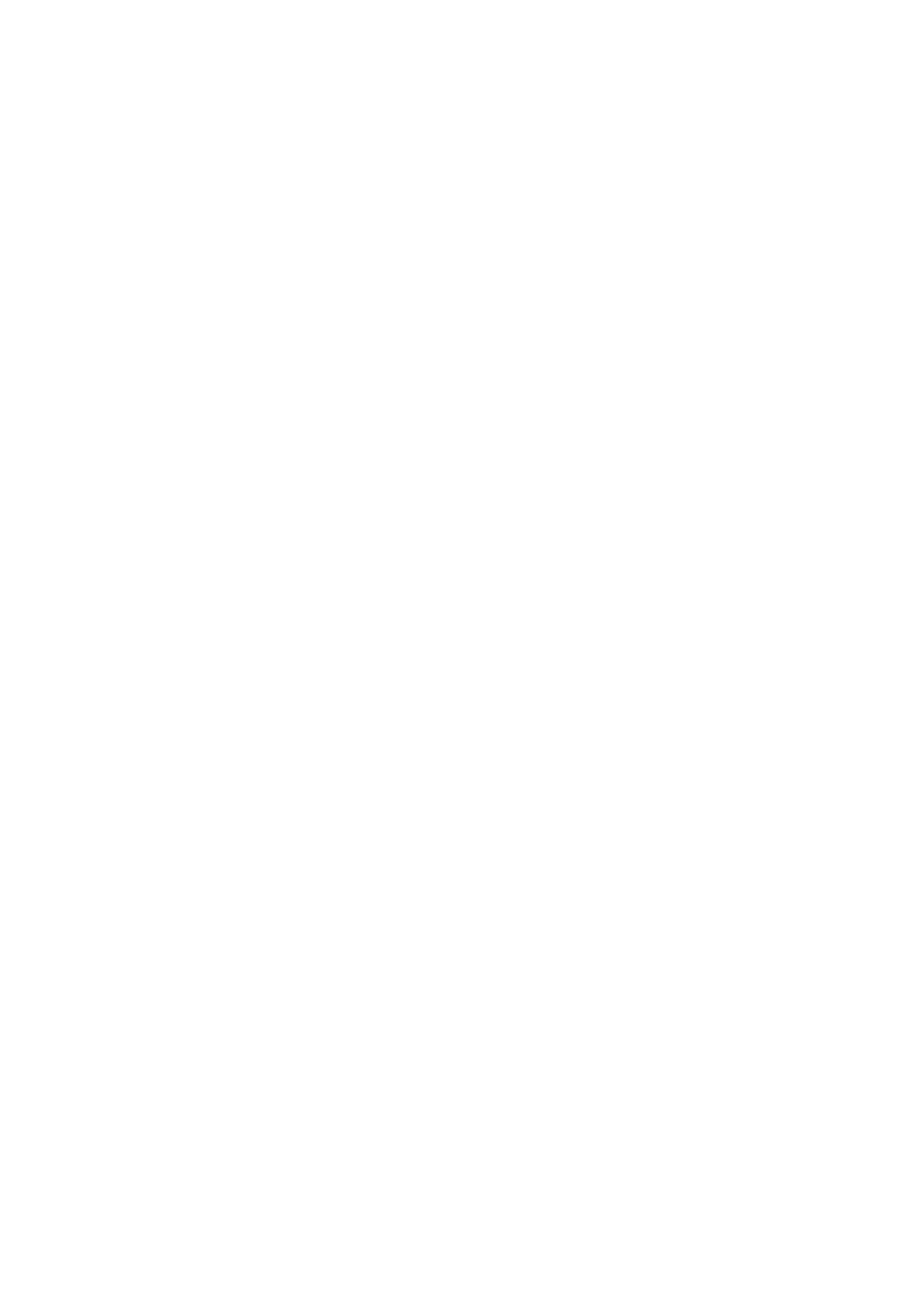## **MESSAGE FROM THE MAYOR**



On this International Day of Peace, I would like to reiterate the city's commitment to intercultural harmony, peace and social cohesiveness. Our city is an inclusive, open-minded environment that is enriched by the many communities that make it up. All residents have the right to live in a climate of respect, solidarity and peace.

In this spirit, the Montréal Charter of Rights and Responsibilities was created a few years ago. Designed by and for residents, it is a reminder of the wealth that Montréal's diverse population represents, wealth that is enhanced by promoting inclusiveness.

Last spring, when I invited mayors from cities around the world to participate in the Montréal Summit on Living Together, I wanted to launch a reflection on the general principles and commitments to Living Together in cities. The mayors who signed the Montréal Declaration clearly expressed their desire to unite and take action in order to promote inclusiveness for all residents and fight against discrimination.

I wish you a wonderful Day of Peace!

**Denis Coderre** Mayor of Montréal

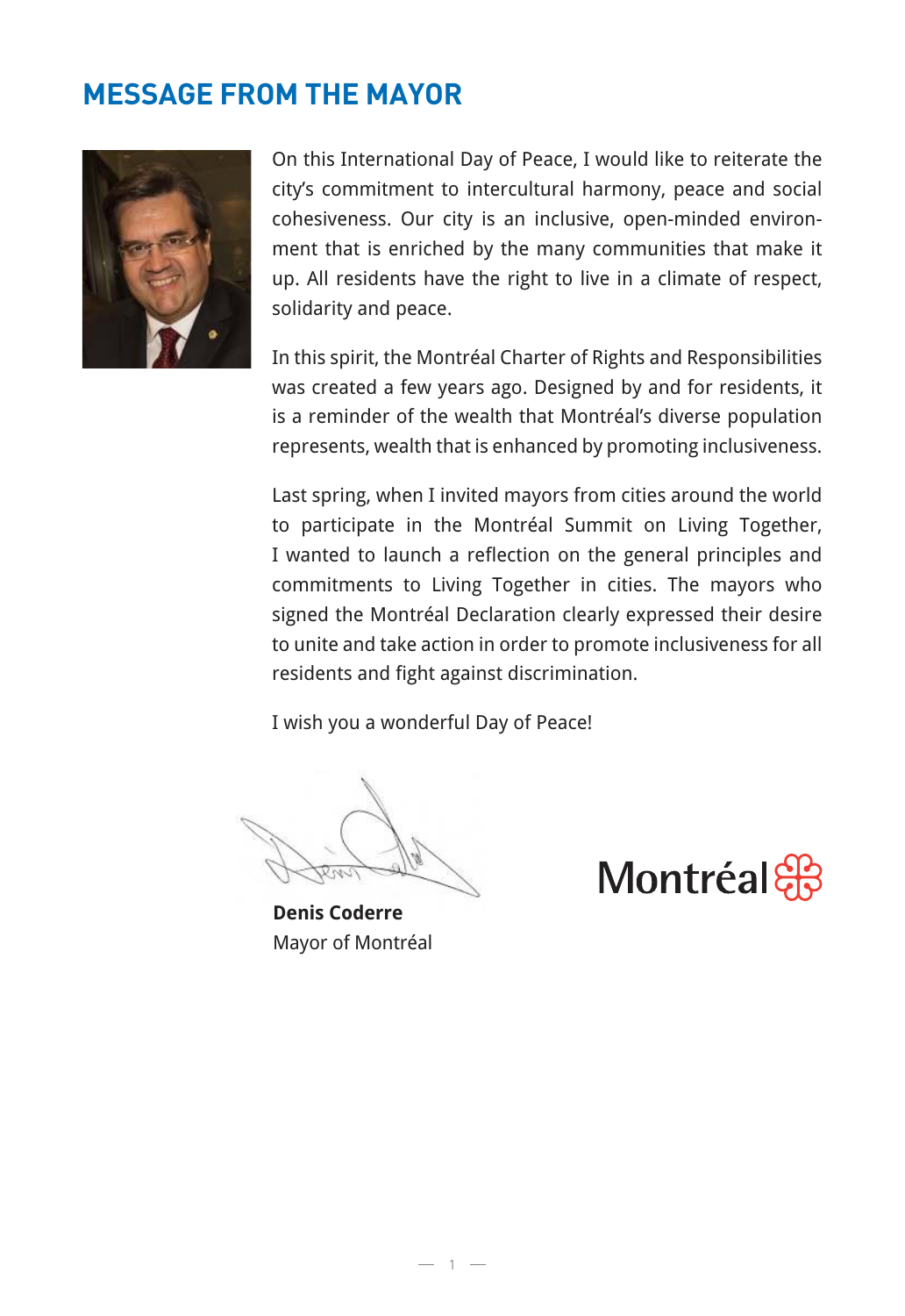## **MESSAGE FROM JIM BEIS**



Many Montréal communities are marking the United Nation's International Day of Peace. Peace is one of Montréal's most deeply rooted values and we constantly express in many different ways.

Today, I am joining with the Peace Grantmakers Network in calling on residents to take a moment and think how the ways in which each of us can contribute to peace initiatives that are within our reach.

Montréal is a diverse, friendly and inclusive city. It is a centre of peace and freedom, just as it is a home to different communities from around the world. For these reasons, we have a special responsibility to be ahead of the curve when it comes to preserving all that we have achieved and then going on to forge an even more harmonious society.

Montréal <mark>ਉ</mark>ੱਤੇ

**Dimitrios (Jim) Beis** Member of Montréal Executive Committee Responsible for Procurement, Sports, Recreation and Communities of Diverse Origins Mayor of Pierrefonds-Roxboro Borough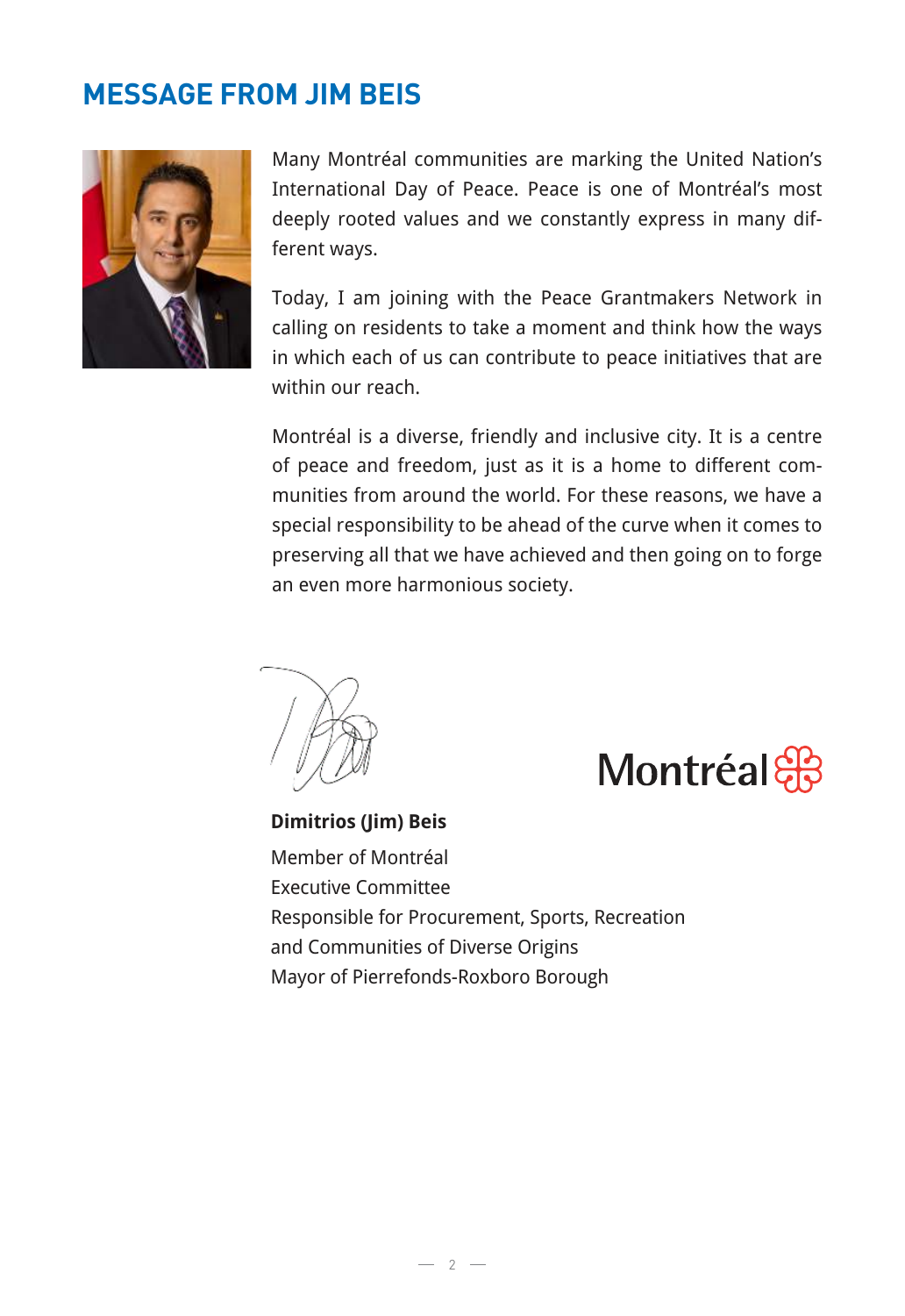## **MESSAGE FROM THE PEACE GRANTMAKERS NETWORK**



In Montreal, we have a degree of social harmony of which we should be truly proud – all the more remarkably given the diversity of cultures and faiths that interact on a daily basis in our city. This social harmony should not be taken for granted, and must not be neglected.

There are a multitude of organizations and individuals who work to ensure that Montreal is and remains peaceful. They work with our youth, teaching them social and emotional learning, communication and conflict resolution skills, and

ways to end cycles of violence in their lives, as well as helping them to understand that "difference" enriches our lives, and that diversity should be embraced. In addition, they work with adults, using restorative justice approaches to help victims and perpetrators find empathy and closure, applying tools such as structured dialogue and theatre to help communities work through divisive issues, and providing mediation services so that disputes can be resolved peacefully and effectively. The mandate of the Peace Grantmakers Network is to support these types of concrete initiatives.

One significant initiative that should help our Network to fulfill this mandate is the United Nations International Day of Peace. As you will see from the activities listed in this program, a multitude of organizations and individuals are taking part in this special day, including NGOs, corporations, event organizers, the YMCAs of Quebec, and the City of Montreal, whose Mayor Denis Coderre recently reiterated his commitment to the maintenance of peace and "social cohesion" amongst his citizenry.

And lest we forget: there is the important role played by you! If you are reading this, it means that you have an interest in what we are endeavoring with the International Day of Peace. Or you may be actively taking part in one of the many exciting and inspiring events that make up Montreal's celebrations of Peace Day. Either way, we thank you very sincerely for being part of this effort, and we welcome you to the ranks of those actively working to make our city a beacon of peace and harmony.

**Brian Bronfman** President Peace Grantmakers Network

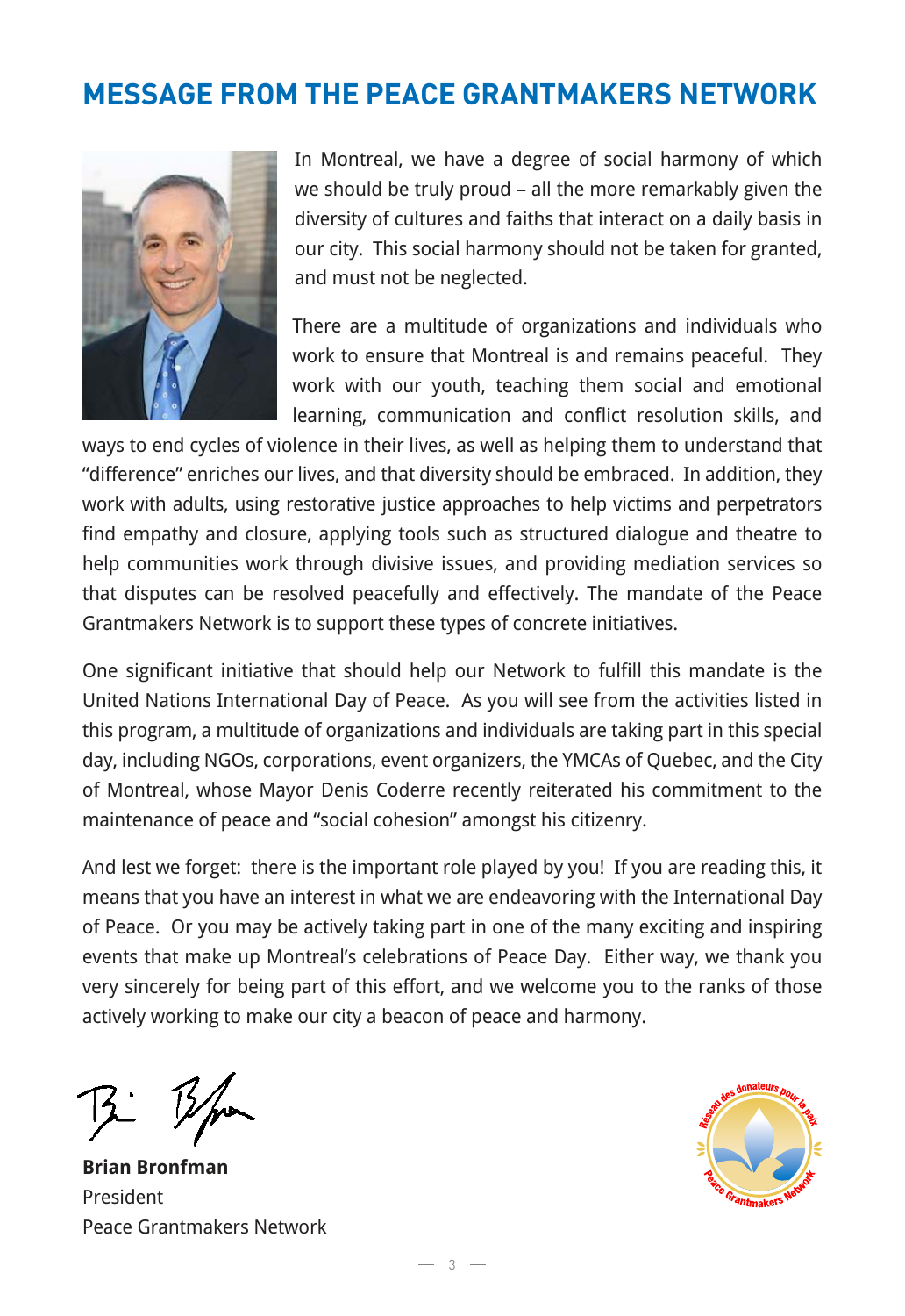## **MESSAGE FROM OUR MAJOR PARTNER**



Fiera Capital is deeply honoured to join the Peace Grantmakers Network in celebrating the International Day of Peace.

There is no question, peace needs to be fostered on a daily basis. It rests on the notions of respect and equality that must be conveyed not only by society as a whole, but also by any company that considers itself socially responsible. At Fiera Capital, employees are urged to maintain an agreeable atmosphere and to uphold a spirit of solidarity that, in my opinion, leads to success.

We strongly encourage the firm and its employees to take an active part in various social causes. Every year, we support over a hundred Canadian organizations. And championing the Peace Grantmakers Network, which promotes initiatives to make society more peaceful, goes hand in hand with our own philanthropic vision.

Thanks to the Network's efforts, Montrealers have many opportunities to gain insight into the relevance of peace in their lives. This year, the theme selected by the United Nations (UN) to celebrate the International Day of Peace is cooperation. It perfectly highlights the importance of working together to strive for peace as there is still work to be done before we reach the objective spelled out in the UN's slogan "Partnerships For Peace – Dignity For All."

In Montreal, in Quebec and throughout Canada, we are blessed to live in a society that supports the pursuit of compromise and understanding, so that people can live with a certain measure of peace. However, for some that peace remains all too elusive.

Let's continue to strive to achieve this goal. On September 21, the International Day of Peace, let's think about the true meaning of this notion.

Fiera Capital is proud to join the Peace Grantmakers Network in encouraging each and every one of us to cherish this enduring, universal value. It is crucial that we support each other today so that future generations will be able to live in harmony and diversity as they take up the formidable challenges that they will encounter.

lapard

**Jean-Guy Desjardins** Chairman of the Board and Chief Executive Officer Fiera Capital Corporation



 $-4 -$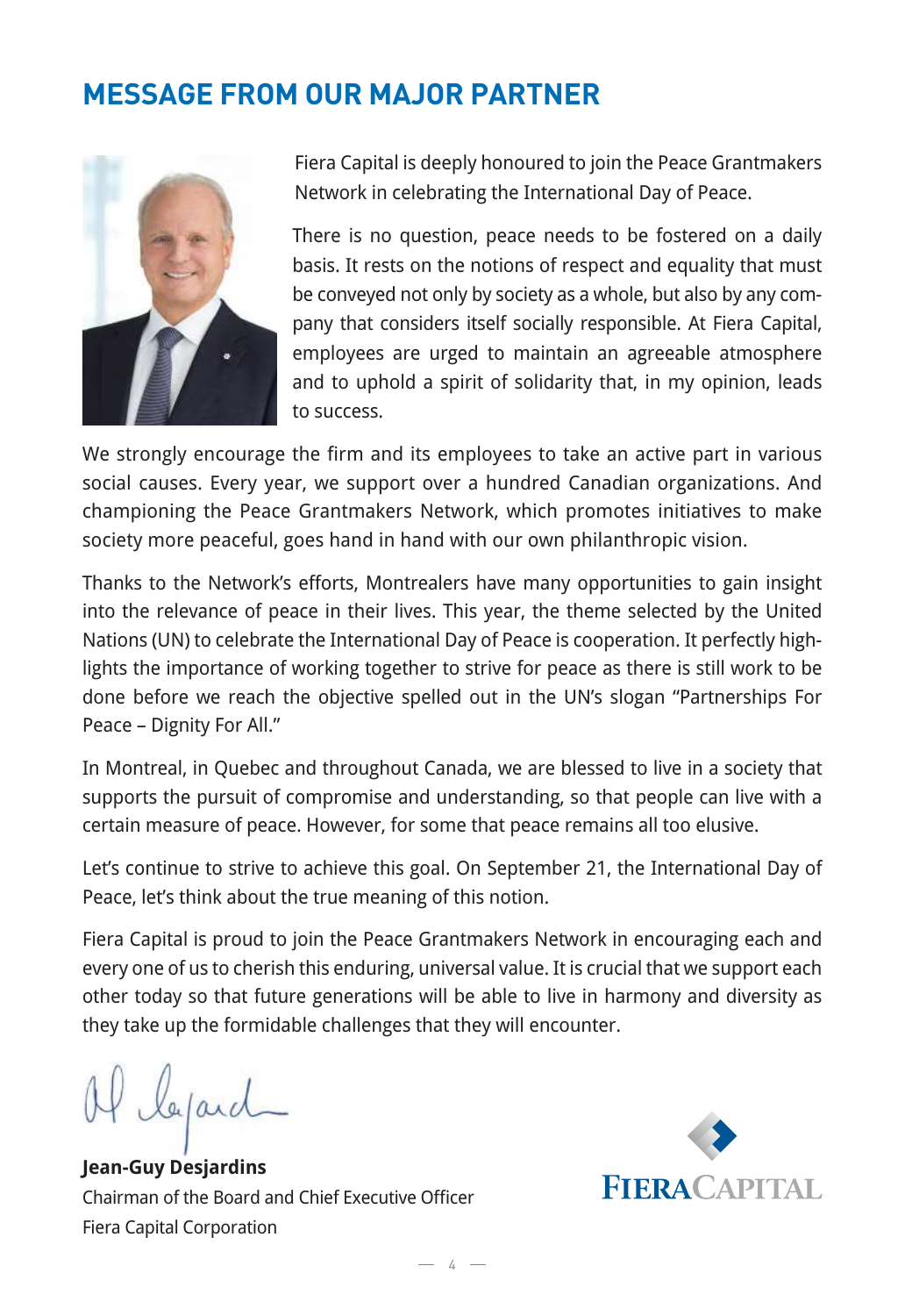## **PROGRAM**



## September 21

|      | Breakfast at Montreal City Hall                                                                                                                                                                                             | p. 7  |
|------|-----------------------------------------------------------------------------------------------------------------------------------------------------------------------------------------------------------------------------|-------|
| 1:00 | On "Effective Non Violent Practices" Workshop<br>by Dawson Centre for Peace Education                                                                                                                                       | p. 8  |
| 3:00 | Reflecting Together on Peace<br>by Collectif 21 septembre                                                                                                                                                                   | p. 9  |
| 6:00 | YMCAs of Québec Peace Medals Gala Dinner                                                                                                                                                                                    | p. 10 |
| 7:30 | Film and Discussion: "The Indians, the Eagle and the Turkey"<br>by Wapikoni and Montreal Holocaust Memorial Centre                                                                                                          | p. 11 |
|      | <b>Around September 21</b>                                                                                                                                                                                                  |       |
|      | September 1 to 22<br>"Québécois and MuslimWhat Does the Future Hold?" Exhibition<br>By the Centre justice et foi, LaVoiedesFemmes and YMCAs of Québec<br>September 21 to October 2<br>"What is Your Tool of Peace" Campaign | p. 12 |
|      | With Tools of Peace Network                                                                                                                                                                                                 | p. 13 |
|      | September 29<br><b>Interfaith Walk in Villeray</b><br>By Social Pastoral Service and Rapprochement interculturel Villeray                                                                                                   | p. 14 |
|      | September 30<br>Film & Panel Discussion on Peace – "Selma"<br>By Montreal International Black Film Festival and Peace Grantmakers Network                                                                                   | p. 15 |

**www.peacegrantmakers.ca/JourneePaixPeaceDayMTL/en/** JourneePaixPeaceDayMTL @JourneePaixMTL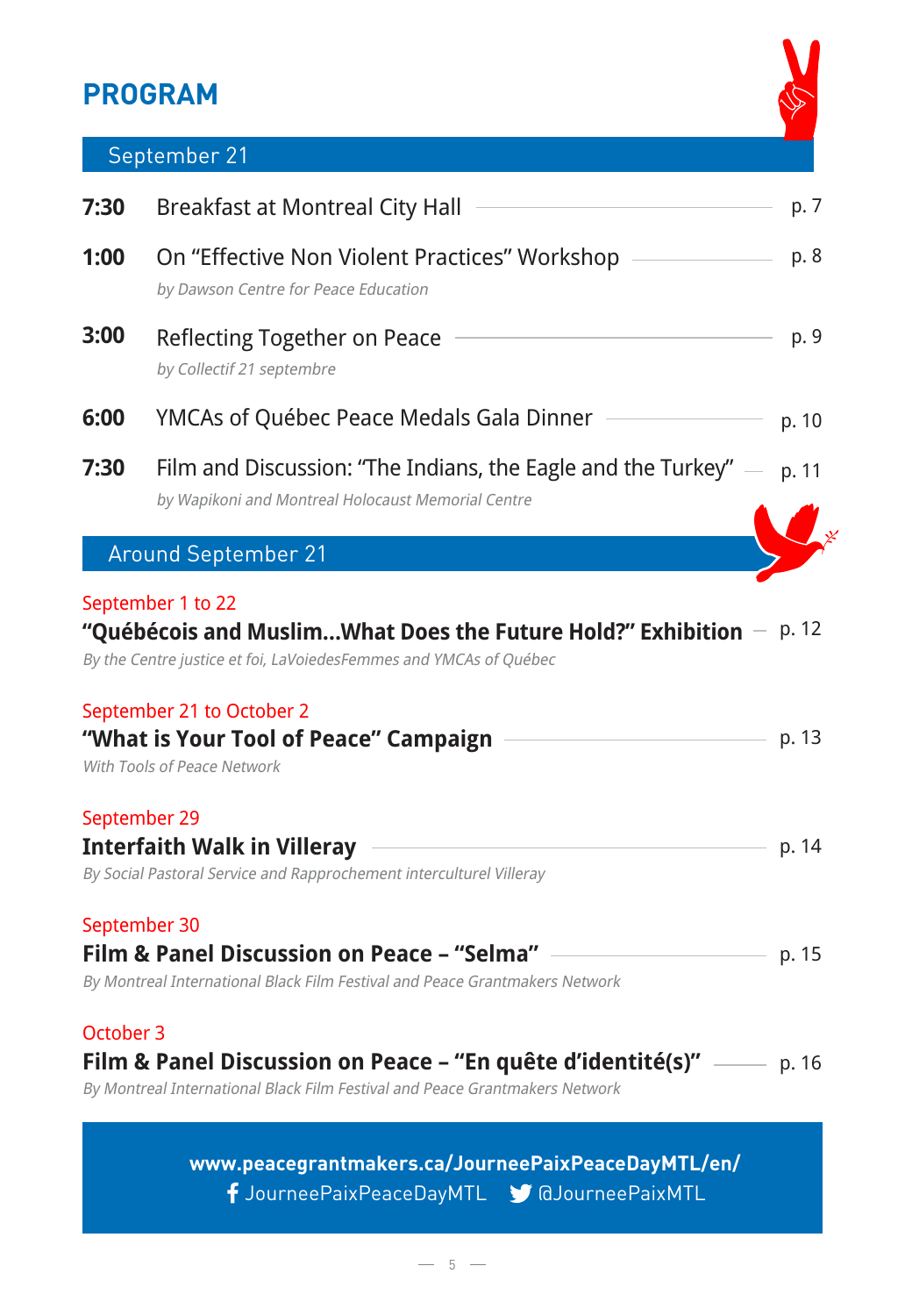## Celebrating September 21<sup>st</sup> in Montreal

The United Nations designated September 21<sup>st</sup> as the International Day of Peace (IDP) in 1981. Since then, this day has been a way of highlighting and encouraging the growth of initiatives designed to build a more peaceful and harmonious society.

The mission of the Peace Grantmakers Network is to increase recognition and support for peace as a domain. So it was only natural that the Network decided to make the IDP one of its flagship events and draw attention to organizations who work to make peace an everyday reality.

This year, activities are being organized by more than 40 groups which have joined forces to give Montrealers a chance to think about peace, take it in hand and get involved in applied peace work, putting peace in action.

Activities won't be limited to September 21<sup>st</sup>; they will run throughout the month of September until the day after the International Day of Non-Violence (October 2<sup>nd</sup>).

## Partnering and diversity

The theme chosen by the UN to mark the 2015 International Day of Peace is cooperation, a core value for the Peace Grantmakers Network and an overriding condition for all actions it undertakes. The UN's slogan "Partnerships for Peace – Dignity for All" underscores just how crucial it is to weave all social sectors into efforts for achieving peace: we need governments, civil society, the private sector, faith-based groups and NGOs.

This year, the spotlight is on diversity: diverse actors, first of all, but also diversity of languages, cultures and religions. Montreal's broad cultural and religious spectrum is one of its greatest strengths and richest assets. But this diversity also presents a daily challenge to the city's residents who need to maintain conditions for peaceful community life. Through its IDP activities, the Network hopes to contribute to fostering and enhancing opportunities where people from all backgrounds can come together and share ideas.

> INTERNATIONAL DAY OF SFPTFMRFR 21 MONTRFA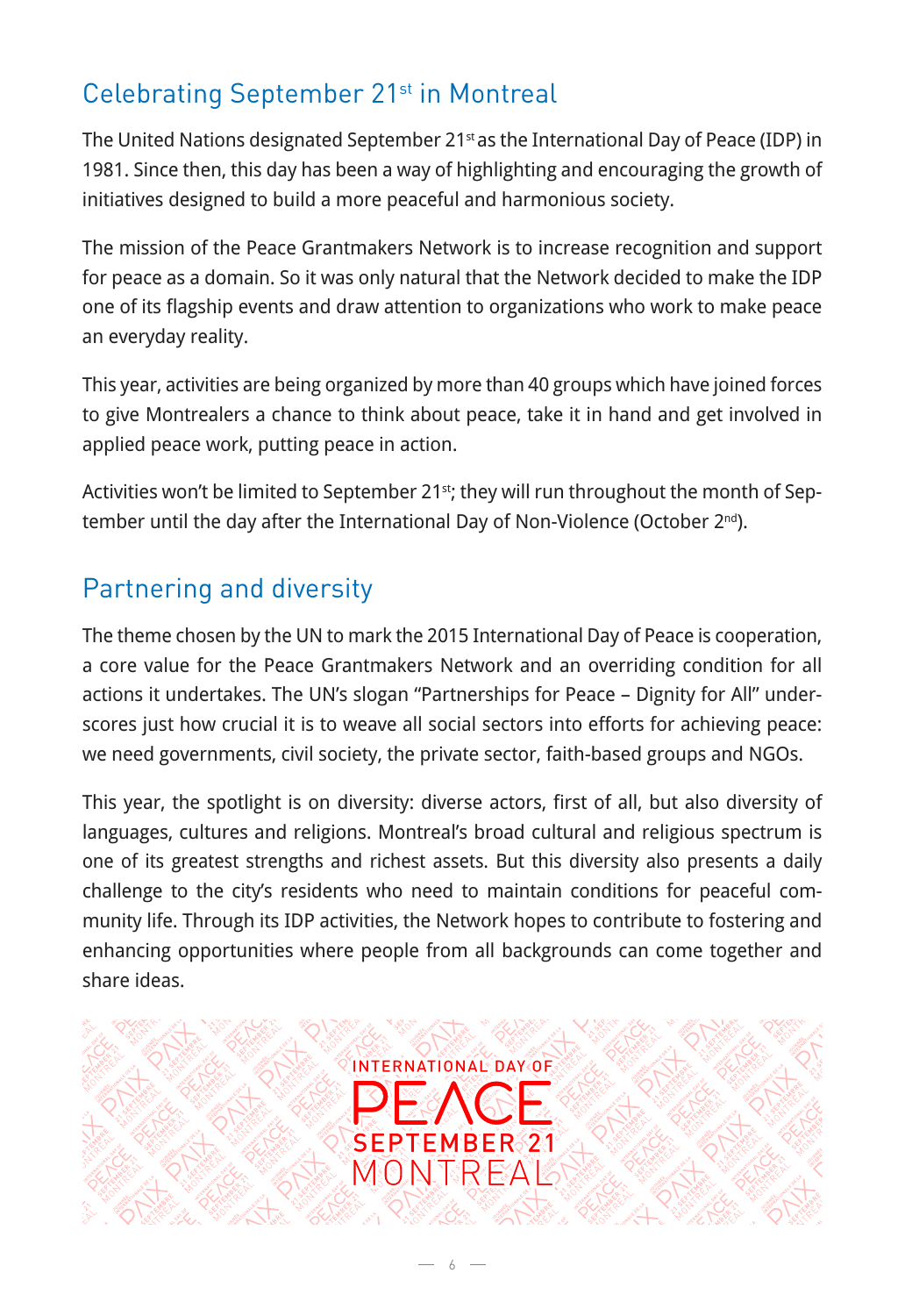

## Monday, September 21 – 8 am to 9 am

## **MARKING THE INTERNATIONAL DAY OF PEACE**

**Montreal City Hall** (275 Notre-Dame Street East) By invitation only

#### **DESCRIPTION**

A moment to pay tribute to our partners and present all the activities organised for the International Day of Peace.

#### ABOUT THE ORGANIZERS

**The Peace Grantmakers Network** is a group of philanthropic foundations, individual donors, and partners working collaboratively in support of concrete peace initiatives and efforts for the creation of greater social harmony. While we naturally want this type of work to receive the kind of financing it needs and deserves, we do not simply provide donations. We also work to create more awareness of the field, so that others will recognize its value and provide it with more breadth of support. We work for increased implementation of its most promising tools and its proven best practices. And we work to generate more collaboration among those working in the field, in order to create a stronger voice for "peace in action."

SPECIAL OFFER FROM OUR PARTNER OMG I CAN MEDITATE!

**OMG I Can Medidate!** is meditation made easy. This app helps you learn to calm your mind in just 10 minutes a day. It's your personal meditation coach, with you wherever you go. Works on all mobile devices, tablets and computers.



OMG I Can Meditate! is offering one month free premium accounts to all the International Day of Peace participants!

Just enter the promo code IDOP2015 when you create your account on the web version of the app:

https://app.omgmeditate.com/#/signup/IODP2015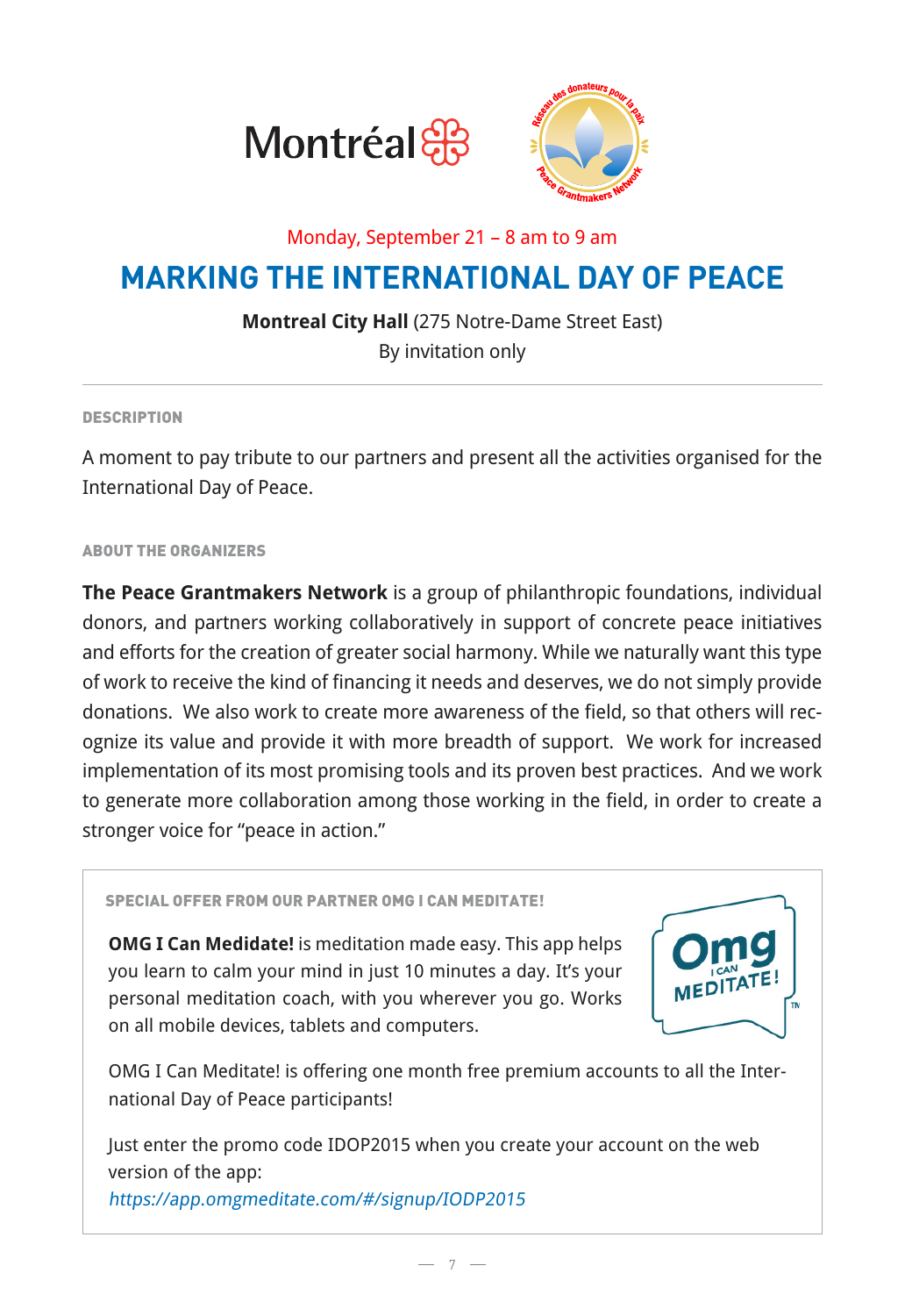

#### Monday, September 21 – 1 pm to 4 pm

# **"EFFECTIVE NON-VIOLENT PRACTICES" WORKSHOP**

**Dawson College, Conrod's and Upper Atrium** (4001 de Maisonneuve Boulevard West) In English (Bilingual discussion ) – Free – Reservations required before September 17 http://dawson-peace-day-workshop-registration.eventbrite.ca

#### **DESCRIPTION**

The Dawson Centre for Peace Education invites you to participate in our interactive Peace Day Workshop.

Over the course of this 3-hour workshop, participants will have the opportunity to actively explore and practice non-violent communication for use in interpersonal relationships, social interventions and political action.

Nathalie Hazan – peace educator, artist and social entrepreneur, Normand Beaudet – peace worker and internationally-experienced nonviolence trainer, and Dr. Tara Wilkie – educational psychologist with expertise in social and emotional learning, come together to facilitate practical skill development in non-violent communication (NVC), non-offensive assertion and effective non-violent group action. Join us to improve your individual and our collective peace competencies.

#### ABOUT THE ORGANIZERS

**The Dawson Centre for Peace Education** is a hub for learning, innovation, knowledge, mobilization and action. Officially opened on September 12, 2014 at Dawson College, the Dawson Centre for Peace Education understands peace as a lifelong individual and collective project. Our vision is to achieve peace and non-violence through education. To this end, we offer a Peace Studies Certificate to Dawson College students, as well as a Peace Lecture Series and educational workshops that are open to the public. As a new and growing organization, we welcome opportunities to collaborate. For further details, please visit our website: http://www.dawsoncollege.qc.ca/peace-centre/

**For more information :** Julie Mooney, (514) 931-8731 # 1414 peacecentre@dawsoncollege.qc.ca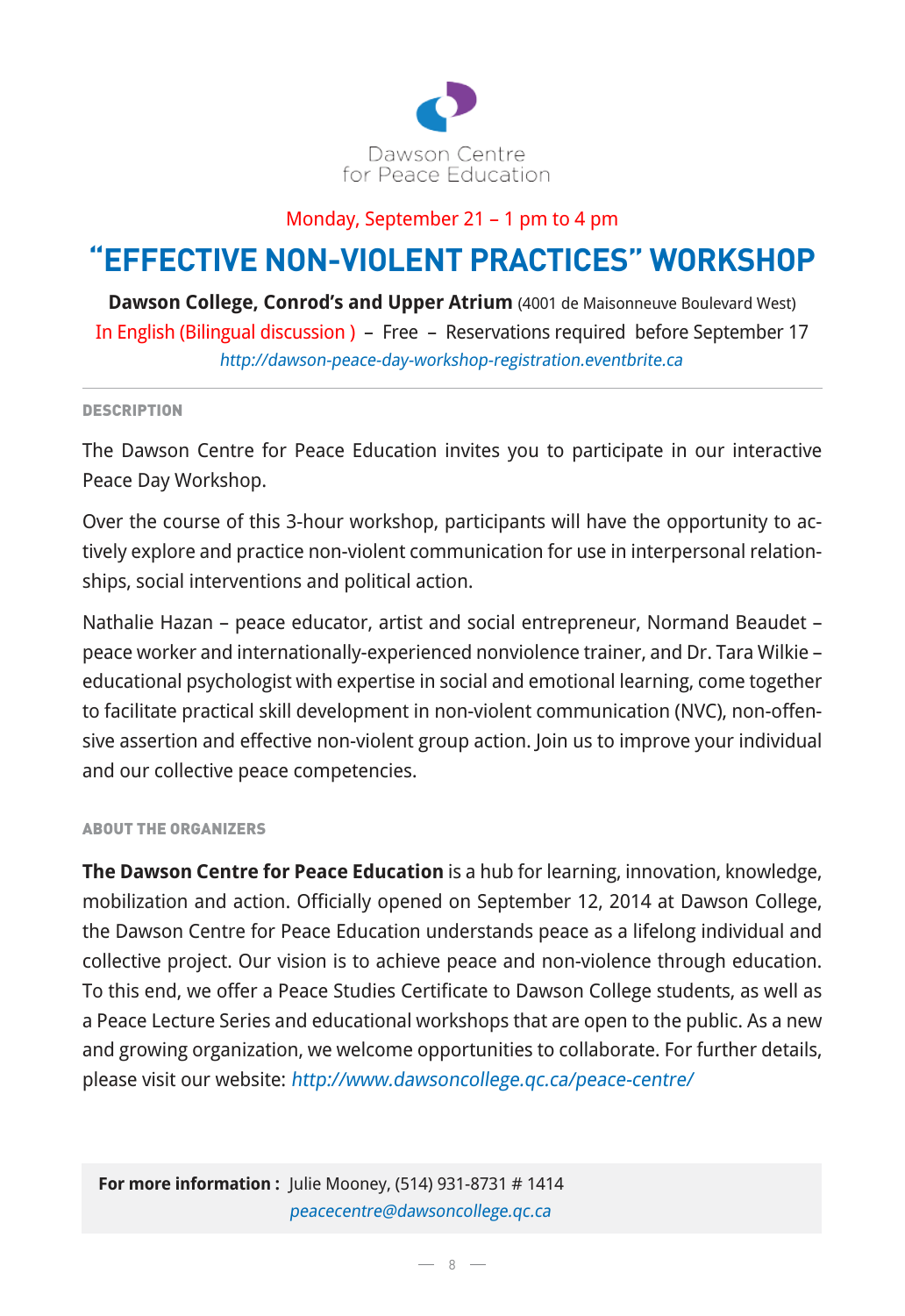

Monday, September 21 – 3 pm to 7 pm

# **REFLECTING TOGETHER ON PEACE AND DIVERSITY**

**Place Gérald-Godin (Mont-Royal metro station)** 470 Mont-Royal Avenue East

Bilingual – Free – Open to everyone

In case of rain, the activity will take place the next day

#### **DESCRIPTION**

You are invited to join with others to think about the challenges associated with peace and diversity in 2015. In a festive spirit, we will ask passers-by to express their thoughts freely and spontaneously on the idea: "To make the most of diversity, I need to … What's getting in the way is…" The answers will be collected and posted in order to create a space where people can meet, share ideas and keep an open discussion going.

- **Music:** Artists appearing at the event include Kyra Shaughnessy (folk) and domlebo (Québécois folk-pop), who will sing on the theme of peace.
- **Free BBQ:** Chicken hot dogs and juice for all.

#### ABOUT THE ORGANIZERS

**The Collectif 21 septembre** has been celebrating the International Day of Peace since 2013. It comprises several community groups, including: The House of Friendship, the Mennonite Central Committee, Initiatives of Change, the Centre de formation sociale Marie-Gérin-Lajoie, Religions pour la Paix - Québec and Antennes de paix. Their aim is to make the International Day of Peace a not-to-be-missed event by organizing a variety of awareness activities around peace issues. For more information on the Collectif, visit their website: http://www.paix-21septembre.org (in French).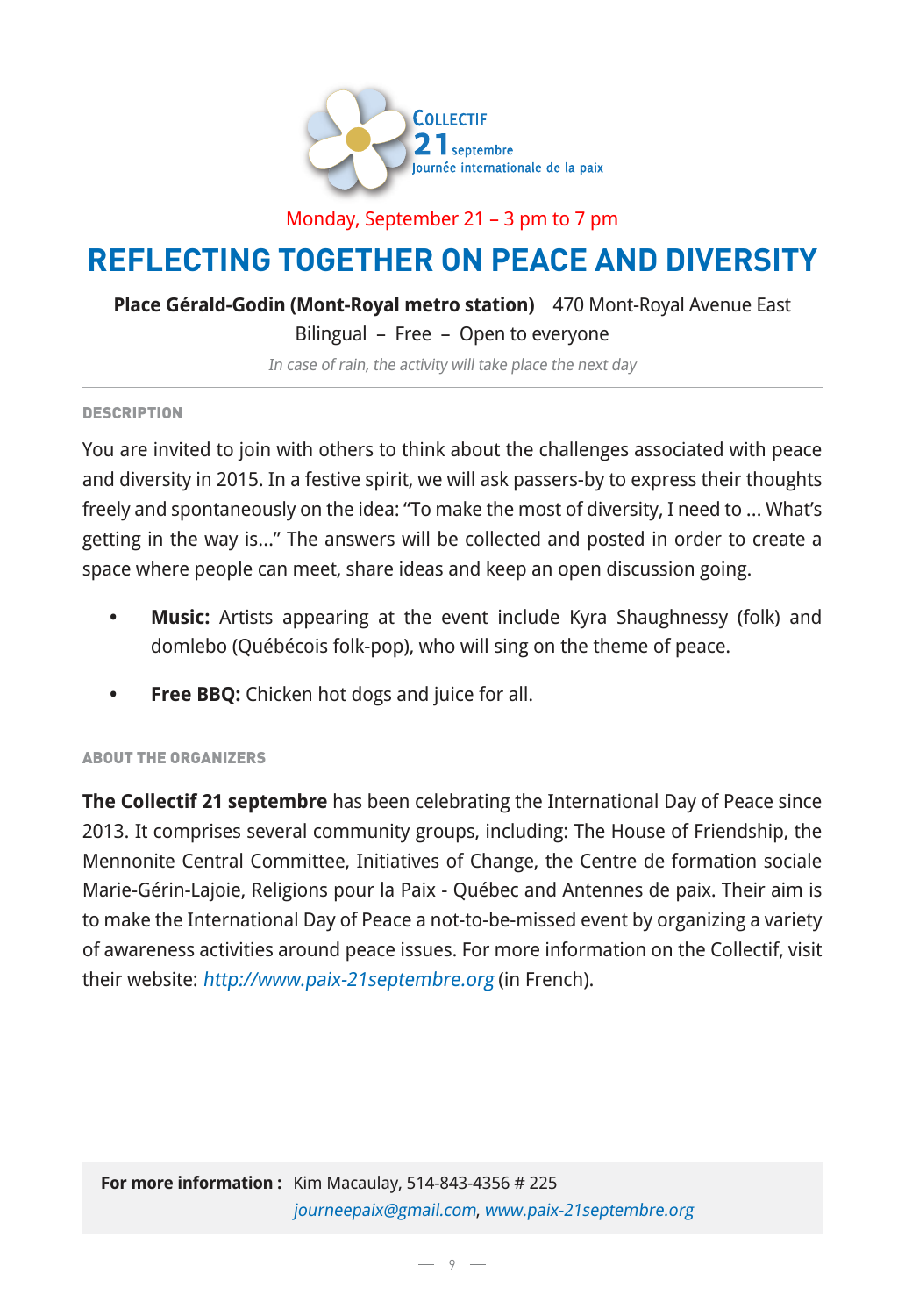

Monday, September 21 – 6 pm to 10 pm

# **YMCAs OF QUÉBEC PEACE MEDALS GALA DINNER**

**Marché Bonsecours** 350 Saint-Paul Street East Bilingual – \$350 (Proceeds will go to youth programming at the YMCAs of Québec)

#### **DESCRIPTION**

Every year, the YMCA awards Peace Medals to individuals or groups, celebrating those who have helped make their community, our country or our entire world a more peaceful place through their actions and dedication. This year the Peace Medals Ceremony will take place during a gala dinner.

The funds raised by this event will be invested in community programs for youth such as Alternative Suspension, which aims to keep kids in school, and Youth Zones, which helps young people develop their social, leadership and conflict resolution skills.

This year, to mark the 70th anniversary of the liberation of the concentration camps, an honorary medal will be awarded to the Montreal Holocaust Memorial Centre. The YMCA will recognize the efforts of survivors who volunteer at the centre. Please join us as we honour the remarkable social engagement of these volunteers and survivors as they deliver their message of peace.

#### ABOUT THE ORGANIZERS

At the **YMCAs of Québec**, we build stronger communities by providing opportunities for everyone to lead fulfilling, active, healthy and engaged lives.

**Registration required :** Chantal Mallette 514-849-5331, # 1297 chantal.mallette@ymcaquebec.org http://www.ymcaquebec.org/en/About-Us/Events/Peace-medals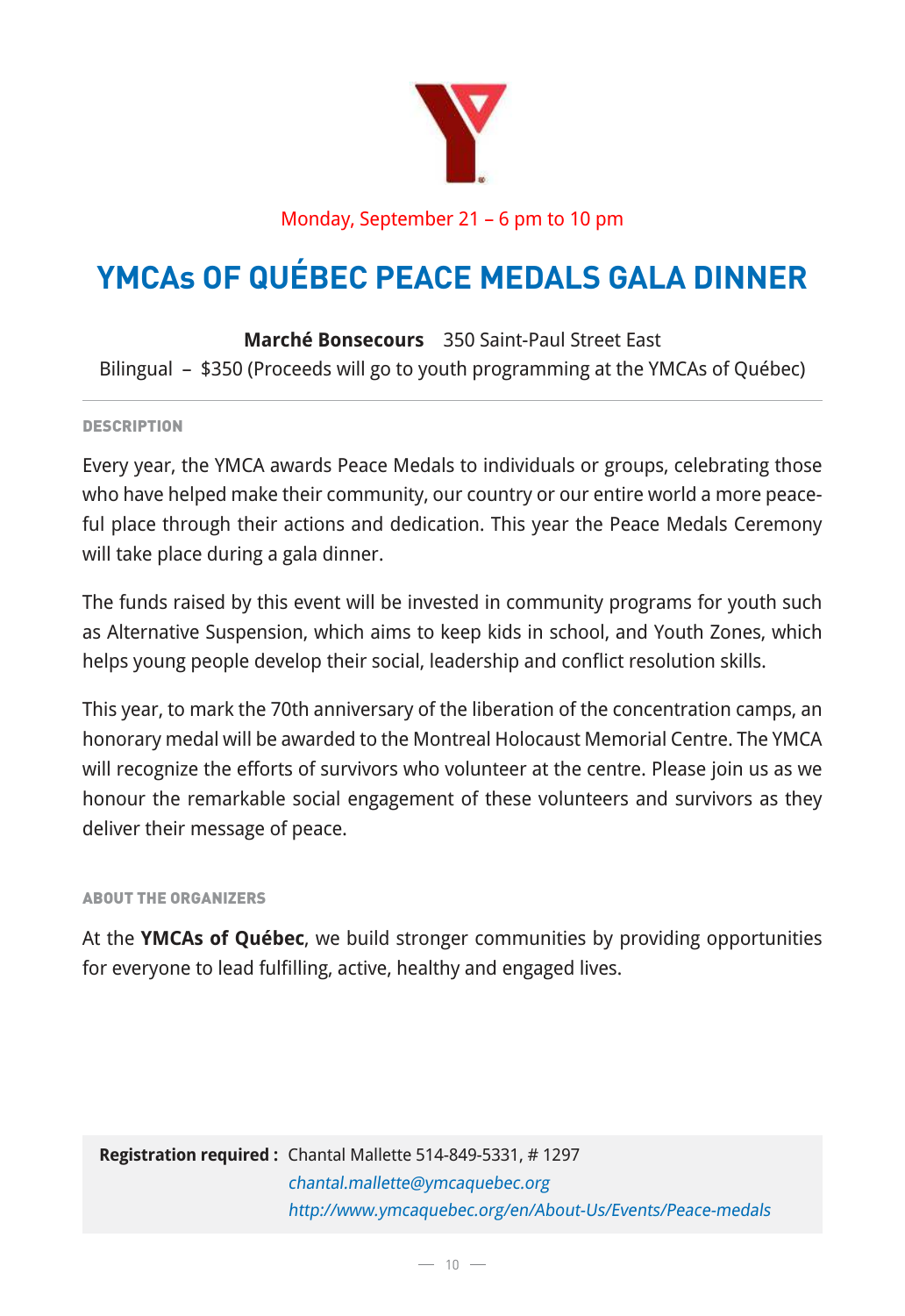

## Monday, September 21, 7 :30 pm

# **THE INDIANS, THE EAGLE AND THE TURKEY**

**Campus McGill – Room ARTS W 125** (853, Sherbrooke Street West, Montreal) Free – Registration required : http://goo.gl/UoUInh

#### **DESCRIPTION**

For the 5th edition of the Indigenous Awarness Week and on the International Day of Peace, the MHMC in collaboration with Wapikoni Mobile present the amazing documentary, The Indians, the Eagle and the Turkey. It takes a look at what it means to be an 'Indian' today. Featuring Samian, Melissa Mollen Dupuis, Marie-Pier Ottawa, Kevin Papatie, and Raymond Caplin, we go on a journey with them and try to answer a simple question: how do you know who you are when you have been stripped of your identity? Movie will be followed by a discussion (presented in French with subtitles in English).

#### ABOUT THE ORGANIZERS :

**The Montreal Holocaust Memorial Centre** educates people of all ages and backgrounds about the Holocaust, while sensitizing the public to the universal perils of antisemitism, racism, hate and indifference. Through its Museum, its commemorative programs and educational initiatives, the Centre promotes respect for diversity and the sanctity of human life.

**Wapikoni Mobile** is an organization that combats isolation and suicide among First Nations youth while developing artistic, technical, social, and professional skills; broadcasts films and various public awareness issues facing First Nations while enhancing a rich culture, too often overlooked; contributes to the preservation of First Nations cultural heritage.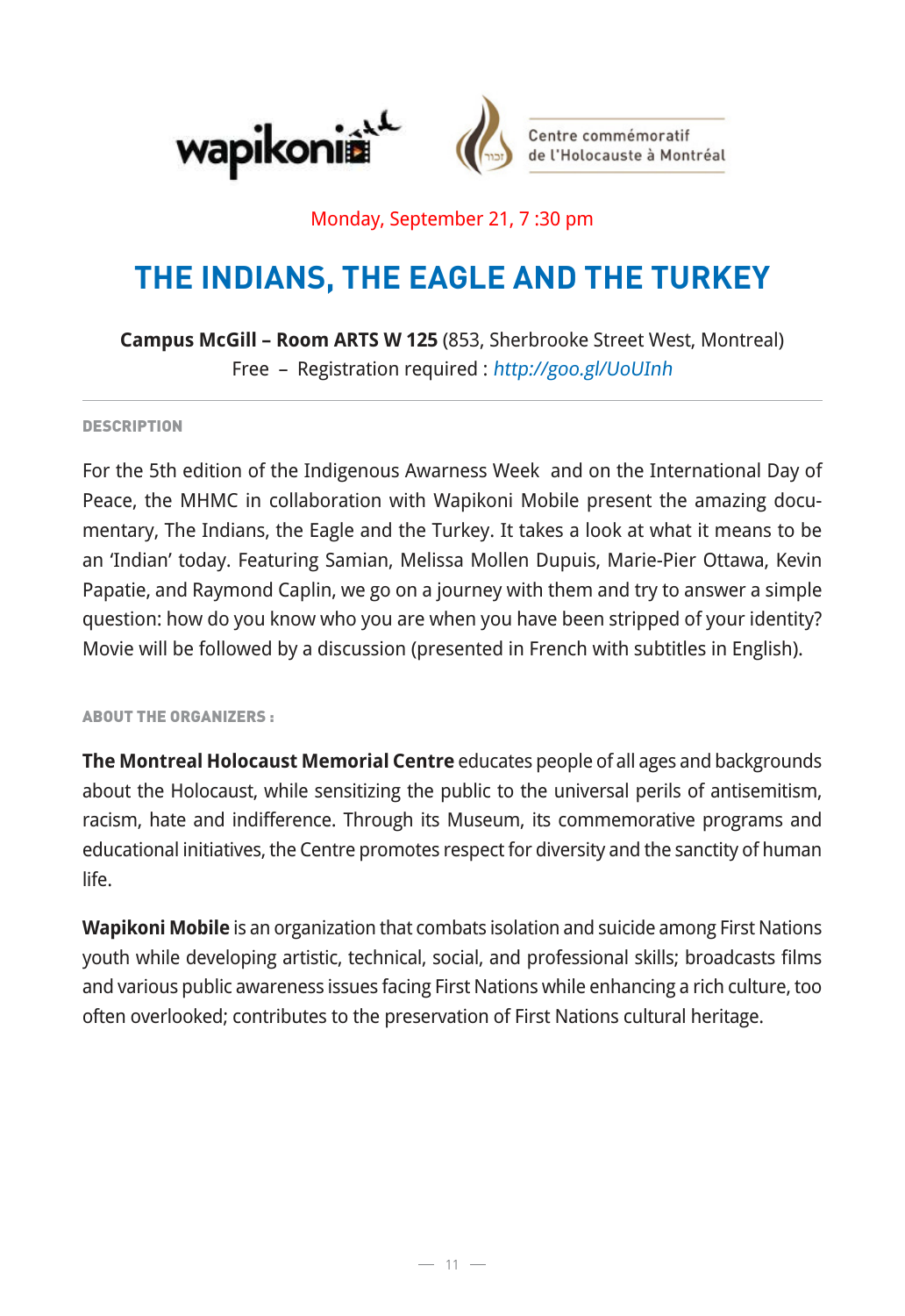





September 1 to September 22

# **"QUÉBÉCOIS AND MUSLIM… WHAT DOES THE FUTURE HOLD?" EXHIBITION**

**Downtown YMCA** 1440 Stanley Street Bilingual – Free – Open to everyone Hours : Weekdays from 6 am to 10:45 pm, Weekends from 7:15 am to 7:45 pm

#### **DESCRIPTION**

Muslims in Quebec – who are they? Where do they come from, what do they do, what are their concerns, their hopes and dreams? This photo essay, including 15 portraits of men and women, aims to answer these questions.

These images capture the daily lives of 15 people as they participate in society, observe their faith or religion and practise their professions here in Quebec.

The exhibition highlights the range of paths and backgrounds, as well as the ways in which Muslim Montrealers contribute to the city. It gives a glimpse into the vast diversity of ethnic backgrounds, professional careers, ways of living one's faith and interests of Muslims or people perceived as Muslims.

#### ABOUT THE ORGANIZERS

**The Centre justice et foi** was founded in 1983. It focuses on social analysis, research and reflection, taking a critical look at social, political, economic, cultural and religious issues. It publishes the Relations magazine and the webzine Vivre ensemble. This exhibition was set up jointly with **La VoiE des Femmes**, a non-profit organization working on the social, cultural and political levels to encourage Muslim women to become actively engaged in Quebec society through volunteering. In this way, everyone involved gets to know and understand each other better. The project was coordinated by Espace Nodal and the captions were written by the Pied-de-Biche collective, with support from the Fondation Béati and Brian Bronfman Family Foundation.

The Downtown YMCA will host this exhibition. The YMCAs of Québec strive to build stronger communities by providing opportunities for everyone to lead fulfilling, active, healthy and engaged lives.

**For more information :** Élodie Rousselle, 514-277-8889, erousselle@cjf.qc.ca, www.cjf.qc.ca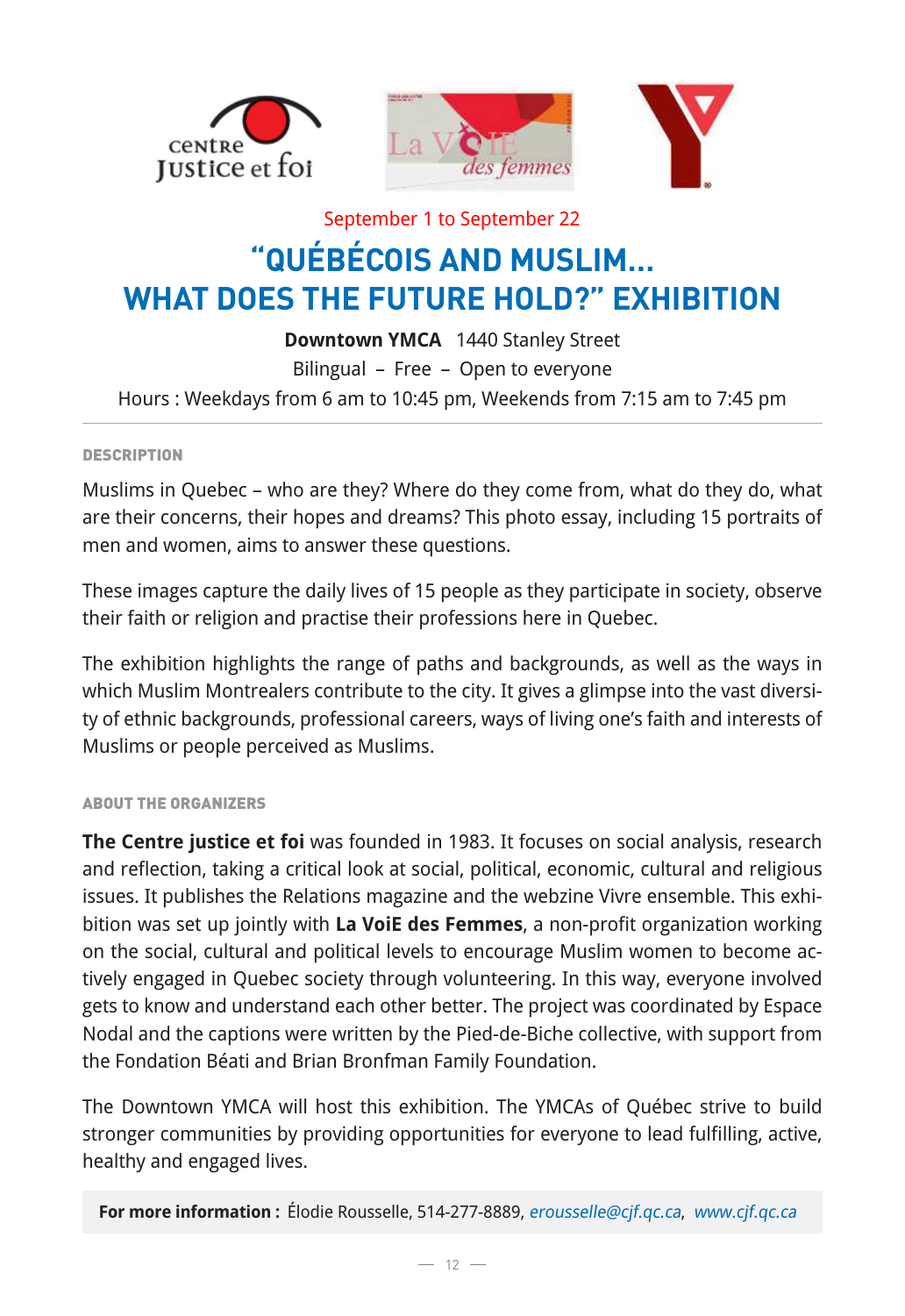

## September 21 to October 2

# **"WHAT IS YOUR TOOL OF PEACE" CAMPAIGN**

## f facebook.com/JourneePaixPeaceDayMTL twitter.com/JourneePaixMTL In French – Free – Open to everyone

#### **DESCRIPTION**

What is peace really, all clichés aside? Through their daily activities, the 12 member organizations of Tools of Peace show what applied peace work is, what peace in action truly means. Over the years, these groups have acquired the practical expertise needed to come up with, test and apply alternative approaches to dispute resolution, including mediation, restorative justice, forgiveness and reconciliation, non-violent communication, managing emotions, cross-cultural dialogue, etc.

Twelve vignettes exemplifying this peace work will be circulating on social media between September 21<sup>st</sup> and October 2<sup>nd</sup>, the International Day of Non-Violence. Please 'like' them and share them to your heart's delight!

**Tools of Peace member groups:** Centre de formation sociale Marie-Gérin-Lajoie, Centre de ressources sur la non-violence, Centre de services de justice réparatrice, ENSEM-BLE for the respect of diversity, Equitas, Initiatives of Change, Institut Pacifique, LOVE Québec, Mise au Jeu, Projet accompagnement Québec-Guatémala, YMCAs of Québec, YWCA Montreal.

#### ABOUT THE ORGANIZERS

**Tools of Peace** is a network of 12 community groups who all work to promote and develop peace skills within the community, with the aim of preventing violence and dealing with its many and varied forms. Tools of Peace members are committed to fostering social harmony in Quebec, Canada and internationally. They encourage citizen dialogue and respect for differences and diversity, and strive to change violent attitudes and behaviours, which in turn leads to lasting social change.

**For more information :** Adriana Eslava, 514-276-4853 coordination.outilsdepaix@gmail.com, www.outilsdepaix.org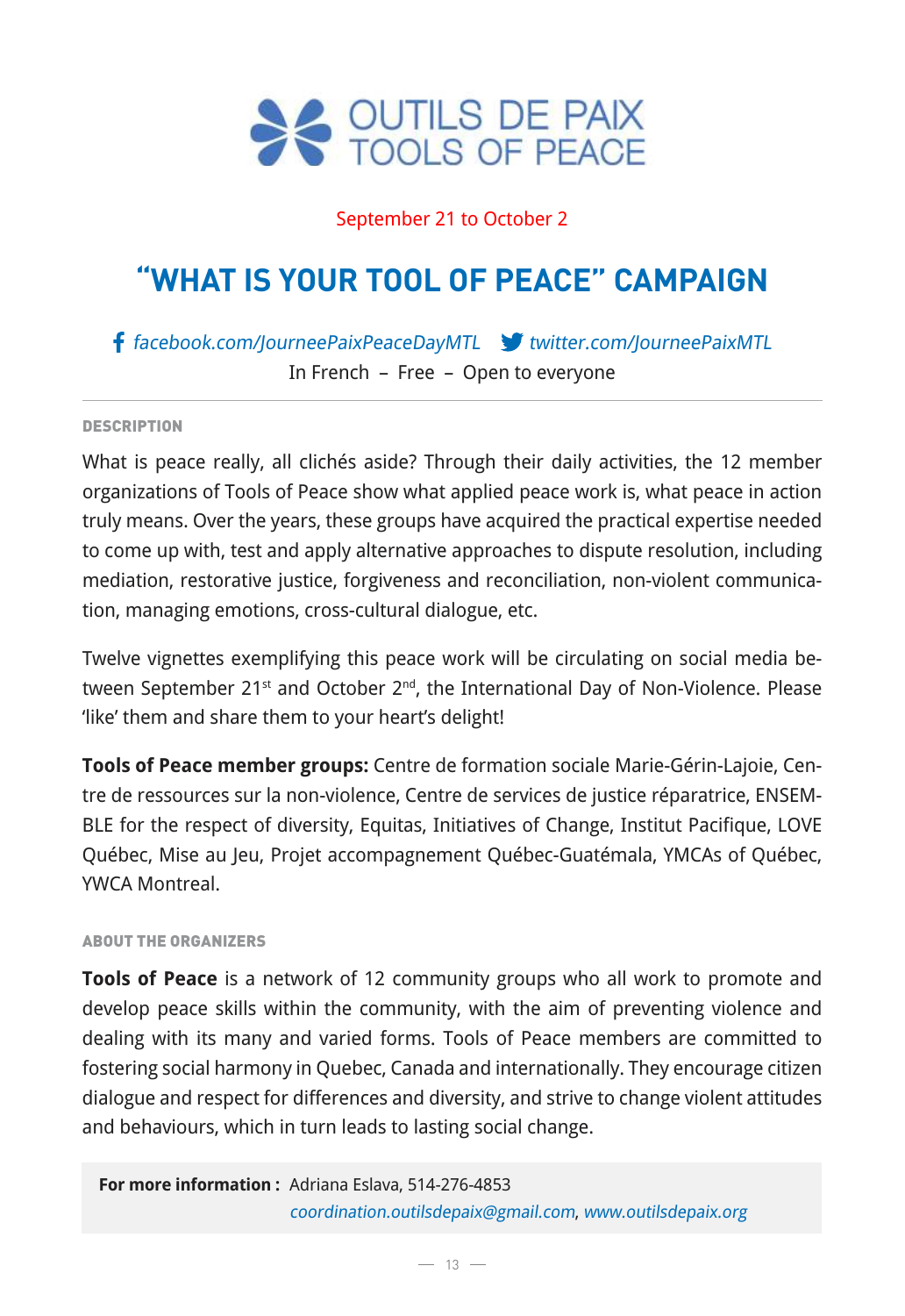

# **INTERFAITH WALK – VILLERAY DISTRICT** Tuesday, September 29 – 1 pm to 4 pm

In French – Free – Registration required Élodie Ekobena, 438-869-4199, pastosocialevilleray@gmail.com

#### **DESCRIPTION**

Visit a mosque, a church and a Hindu temple and come to discuss the discoveries you'll make!

The Interfaith walk in Villeray is an opportunity to discover some places of worship and the people who attend them. Through a journey on foot and by bus, we will visit a mosque, a church and a Hindu temple. This will also be the opportunity to discuss with representatives of the various religions that will be our hosts. Who are the religious communities of the neighborhood? What are the rituals and activities sheltered by those buildings? A discussion to share this unique experience will end the day.

#### ABOUT THE ORGANIZERS

**The Social Pastoral Service** is an activity that promotes social justice and helps the poor. It is a way to connect with people who have very little and work with them to address their concerns. In concrete terms, the Social Pastoral Service partners with organizations in Villeray to foster social transformation and address unequal social relationships and structures. It also raises awareness of the realities many neighbourhood residents are coping with, as well as the difficult social and living conditions faced by people from developing countries.

The **Rapprochement interculturel de Villeray** (RIV) is a project designed to promote inclusion of people from all backgrounds in community life through by working together with a wide range of community groups and institutions. It is a network, a place for sharing, training and taking action on issues of inclusion, and engaging people in Villeray from all walks of life as active citizens.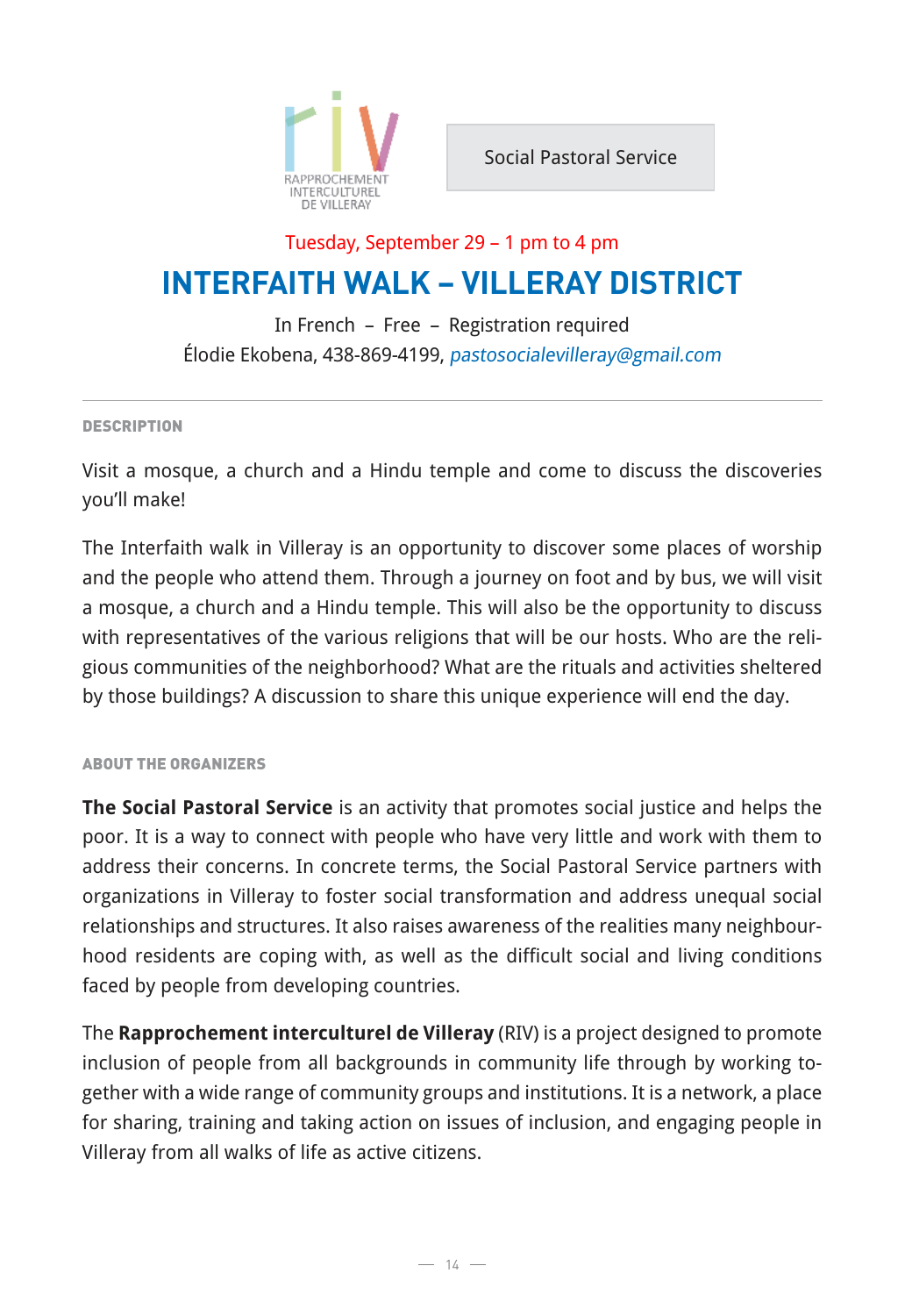

Wednesday, September 30 – 7 pm to 10 pm

# **FILM & PANEL DISCUSSION: "SELMA"**

**D.B. Clarke Auditorium** (Henry F. Hall Building, Concordia University) 1455 De Maisonneuve Boulevard West In English – \$20 – Tickets on sale : www.montralblackfilm.com

**DESCRIPTION** 

## **SELMA**

Ava DuVernay – USA 2014 – 128 min. – English with French subtitles

Selma chronicles Dr. Martin Luther King's historic struggle to secure equal voting rights for all citizens. This dangerous and harrowing campaign ended with an epic march from the City of Selma to Montgomery, Alabama, which led to President Johnson signing the Voting Rights Act of 1965.

## **The screening will be followed by a panel discussion** entitled **"The Power of Non-Violence: an Interfaith Perspective on Martin Luther King's Legacy."**



Guest of Honor:

## **Martin Luther King III**

Civil rights activist, global humanitarian, political leader

with

- Rev. Darryl Gray, Special Assistant to the National President, Southern Christian Leadership Conference
- Dr. Victor Goldbloom, President, Jewish-Christian Dialogue
- Afra Jalabi, Journalist and Peace Activist
- Thupten Jinpa Langri, Author and Translator for the Dalai Lama

Facilitated by Laura Gallo, Interfaith Facilitator at the Concordia Multi-faith Chaplaincy

**For more information :** Alexe Louisa, 514-288-3888 # 330 promo@montrealblackfilm.com, www.montralblackfilm.com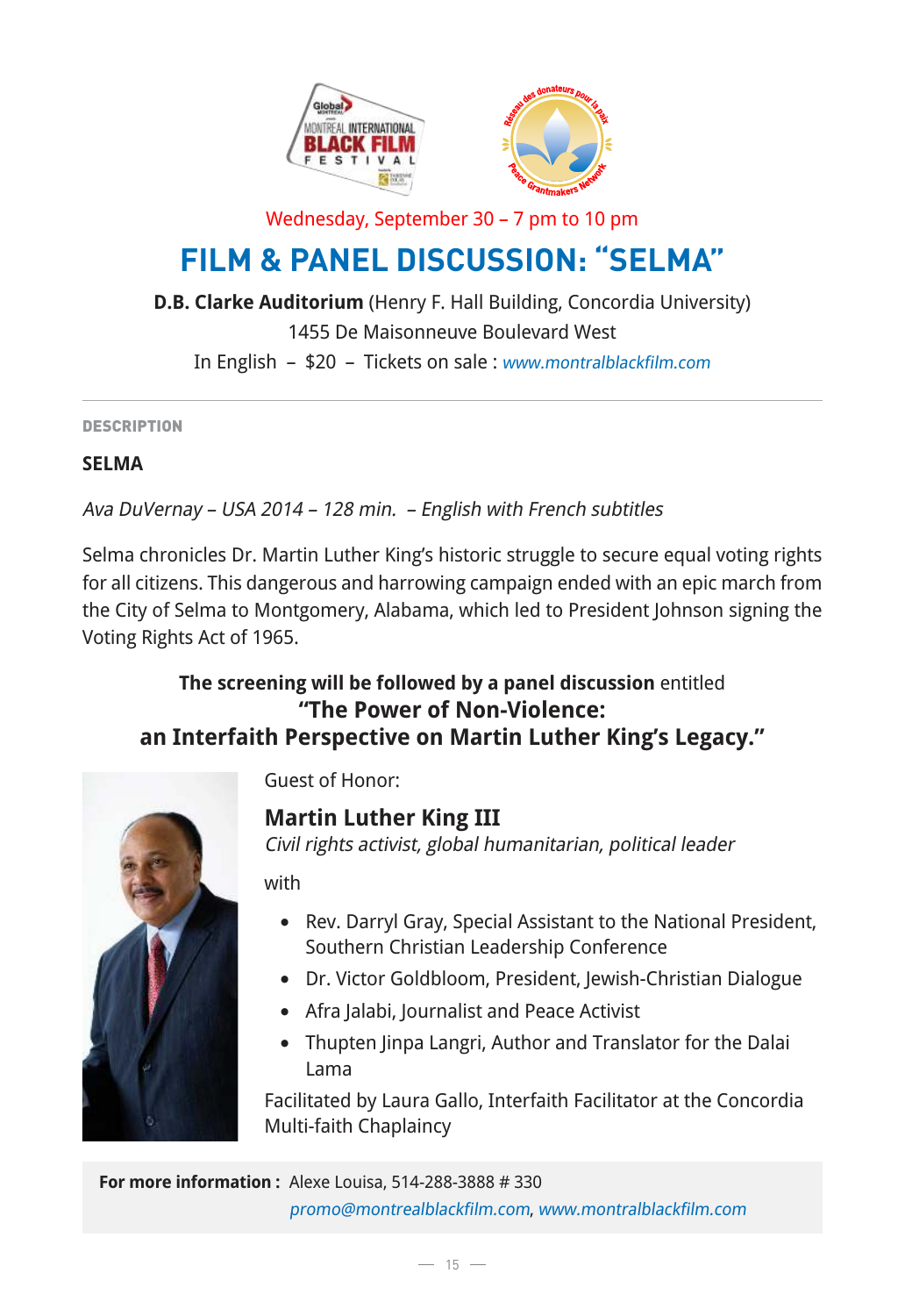

Saturday, October 3 – 7 pm to 9 pm

# **FILM & PANEL DISCUSSION: "EN QUÊTE D'IDENTITÉ(S)"**

## **D.B. Clarke Auditorium** (Henry F. Hall Building, Concordia University) 1455 De Maisonneuve Boulevard West

In French – \$10 – Tickets on sale : www.montralblackfilm.com

**DESCRIPTION** 

## **EN QUÊTE D'IDENTITÉ(S)**

Elie Séonnet & Floryd Mbakata – France 2015 – 53 min. – French

Elodie, Gül, Hicham and their classmates leave Evry, a Parisian suburb, and head for Montreal, Quebec. Coming from a range of backgrounds, religions and social classes, this trip gives these young suburbanites a chance to see what diversity looks like else-

where. Is life easier in Montreal when you are 18 and part of a minority group?

## **The screening will be followed by a discussion** entitled **"Minorities: Quebec, a model for France's future?"**

With the participation of the film's two directors and:

- Valérie Amiraux, Professor at the Department of Sociology, Université de Montréal
- Bochra Manaï, Doctor in Urban Studies, Researcher and activist

ABOUT THE ORGANIZERS :

**The Montreal International Black Film Festival (MIBFF)** is now Canada's largest film festival dedicated to featuring black cultures from around the world.

The MIBFF wants to promote a different kind of cinema, cinema that hails from here and from abroad and that does not necessarily have the opportunity to grace the big screen, groundbreaking cinema that moves us, that raises awareness and that takes us all by surprise! The MIBFF wants to push boundaries, continuing to look outward and provide opportunities to meet, share, mix it up and be entertained.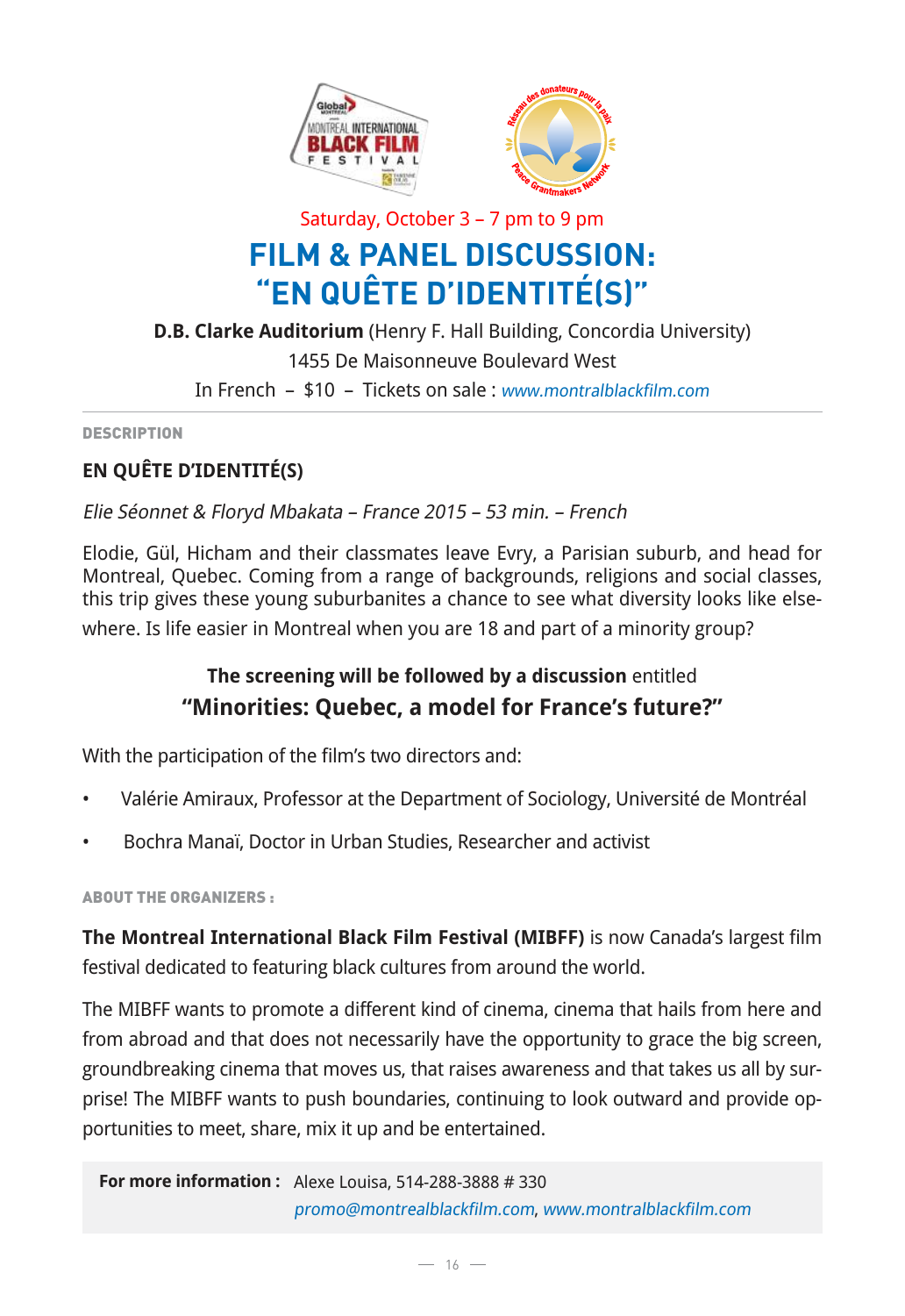# **Financial Partners**